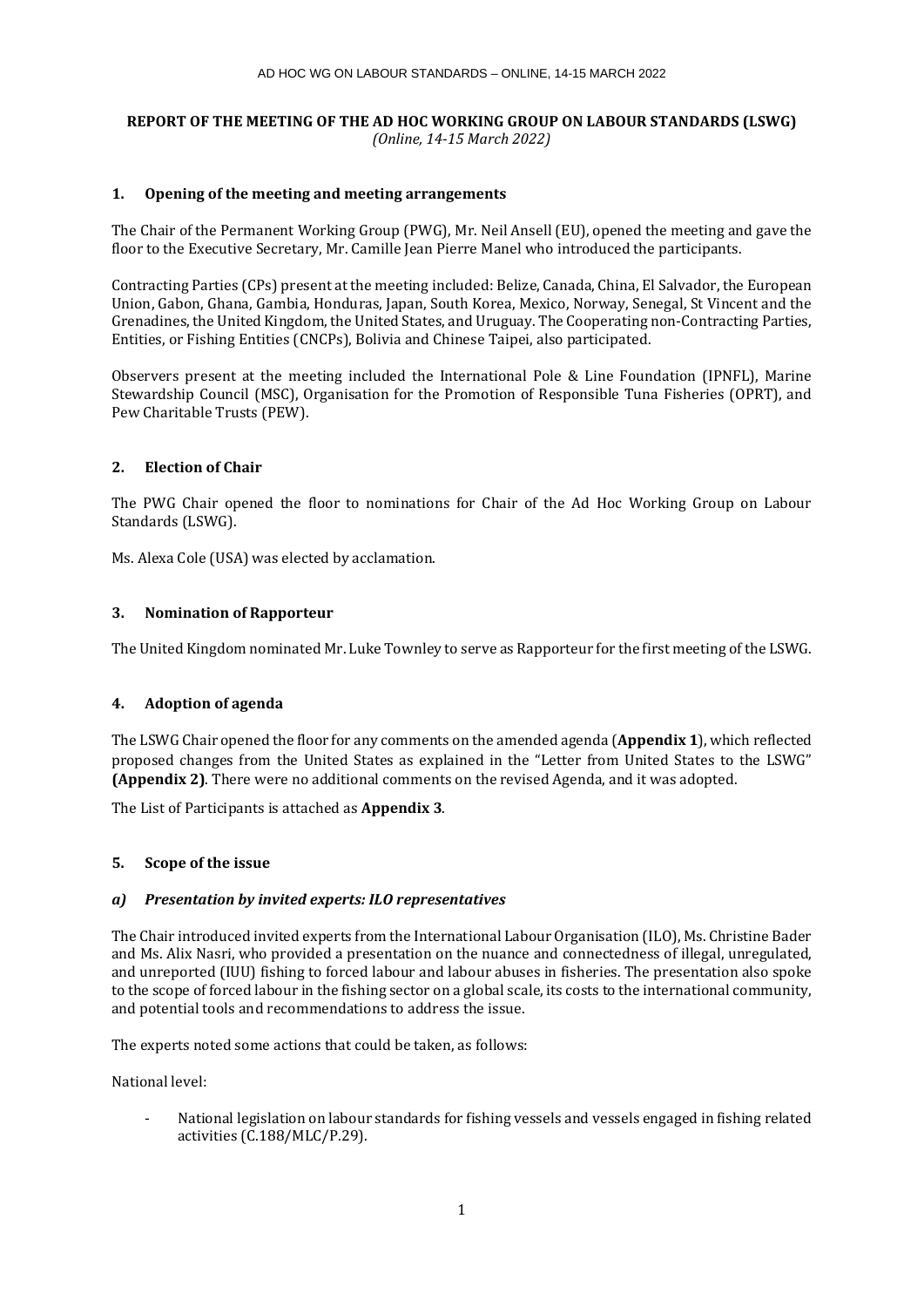- Coordination of law enforcement (e.g., joint inspection between labour and fisheries, coordination mechanism). Vessels suspected could be permitted to enter ports rather than being denied access, labour standards officials could then inspect the vessels
- Pilots and trainings with ICCAT members, with ILO tools
- Transshipment practices
- Labour rights in Access Agreements
- Fishing licence conditions to include labour rights

Regional level:

- Coordinated action exchange of information
- Monitoring and reporting of transshipment operations
- Research on labour abuses / transshipment / change of crew
- Fisheries observers
- Collaboration with Regional Fisheries Bodies (RFBs) to encourage inclusion of labour rights in minimum terms and conditions of access (e.g., FCWC, SRFP-CSRP)

The experts also provided online resources to the Working Group:

- 1. [ILO training package on inspection of labour conditions on board fishing vessels](https://www.ilo.org/sector/Resources/training-materials/WCMS_766744/lang--en/index.htm)<br>2. Guidelines on flag State inspection of working and living conditions on board
- 2. [Guidelines on flag State inspection of working and living conditions on board fishing vessels](https://www.ilo.org/sector/Resources/codes-of-practice-and-guidelines/WCMS_428592/lang--en/index.htm)  [\(ilo.org\)](https://www.ilo.org/sector/Resources/codes-of-practice-and-guidelines/WCMS_428592/lang--en/index.htm)
- 3. [Guidelines for port State control officers carrying out inspections under the Work in Fishing](https://www.ilo.org/sector/Resources/codes-of-practice-and-guidelines/WCMS_177245/lang--en/index.htm)  [Convention, 2007 \(No. 188\) \(ilo.org\)](https://www.ilo.org/sector/Resources/codes-of-practice-and-guidelines/WCMS_177245/lang--en/index.htm)
- 4. A few examples captured in ILO's upcoming mapping of digital technologies supporting the elimination of forced labour in fishing: [New Study Unveils Risk of Forced Labor in Fisheries -](https://globalfishingwatch.org/research/forced-labor-in-fisheries/) [Global Fishing Watch](https://globalfishingwatch.org/research/forced-labor-in-fisheries/)

The Chair thanked the ILO experts for their presentation and opened the floor for comments and questions.

A CPC questioned the causal link between combating IUU fishing and a corresponding improvement in labour standards, stating that IUU fishers will not follow rules on labour standards. The CPC was not convinced that improving labour standards would result in a decrease in IUU fishing, and noted the importance of improving labour standards per se. In response, one of the ILO experts stated that in instances where fishers are the victims of labour rights abuses, it was often also found that IUU fishing was taking place. That said, she clarified that, while there was often a connection between the two issues, they were not the same.

In response to the ILO presentation of the ILO Indicators of Forced Labour, one CPC highlighted for discussion three of the 11 indicators: 1) restriction of movement, 2) retention of identity documents, and 3) extensive working hours. The CPC noted that these were indicators that may need tailoring to be applicable to the fishing industry where small space on vessels and long working hours at sea were inherent to the occupation. An expert responded that workers should be able to access their own documents at all times and employers should provide workers with their own individual lockers. Also, long periods of time at sea was a red flag from a labour standards perspective. Long working hours should not be imposed through threats and should be in line with the legislation of the flag CPC.

Another question was asked about how the mandate of Regional Fisheries Management Organisations (RFMOs) could ensure that work is done with other organisations to further the improvement of labour standards. An ILO expert responded that RFMOs should not take actions that would have the potentially unintended effect of obstructing labour standards officials from doing their work. For instance, allowing a vessel suspected of labour standards abuses to enter a port, rather than denying access, would allow it to be inspected by officials.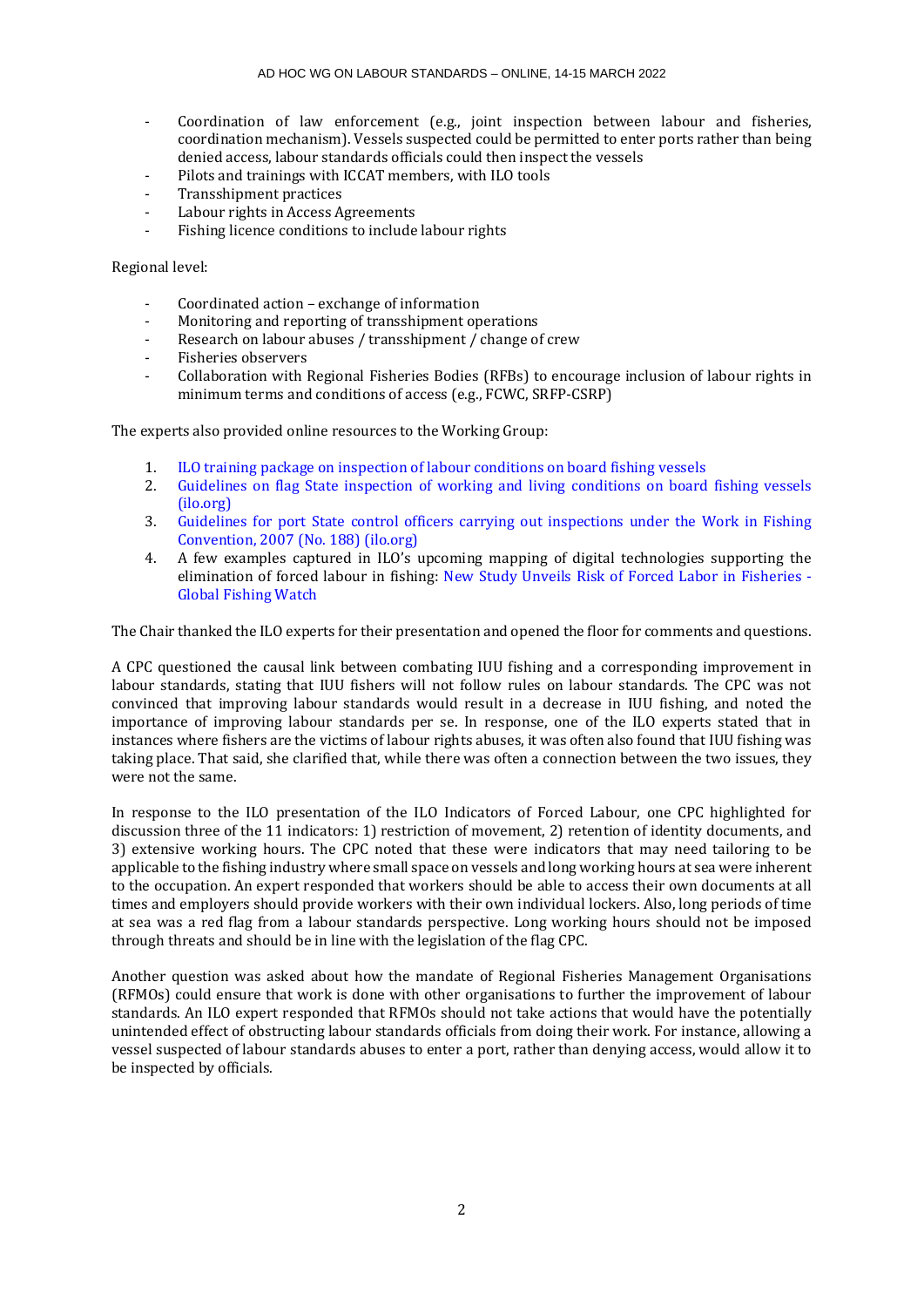A CPC asked the ILO experts if they could provide additional details about how CPCs can work with the ILO, including soliciting more tailored trainings or resources, as well as what potential research activities ICCAT and the ILO might collaborate on at the regional level. The expert responded that the ILO has a number of trainings available through electronic means and others could be developed depending on the needs of the CPC. She also noted that the ILO needs to carry out research in the Atlantic as ILO does not have an accurate data set for the Atlantic region and that this data gap should be addressed.

The issues of wages and conditions for fishers was raised by a CPC. The CPC stated that industry was trying to lower labour standards to increase profits. The CPC questioned how ICCAT could implement some kind of level playing field for all CPCs. An ILO expert responded that if the minimum standards set by the ILO are followed by all parties internationally, it will ensure that fishers are protected around the world. The best level playing field is the use of unified minimum standards.

The Pew Charitable Trusts explained that, according to ILO reports, fishing was recognised as being one of the most dangerous occupations and that a dedicated agreement on making fishing vessels a safe working space, International Maritime Organisation's (IMO) 2012 Cape Town Agreement for the Safety of Fishing Vessels, has yet to enter into force. The Pew Charitable Trusts commended CPCs who have committed to ratifying it.

CPCs acknowledged the disparities in labour standards in ICCAT fisheries, including the potential for labour abuses, which bring with them a myriad of problems. CPCs expressed their commitment to work to improve this situation where needed in ICCAT fisheries.

The Chair thanked delegates for their questions and comments and noted that the ILO experts would be available to answer questions for the rest of the meeting.

# **6. Identification of priorities and objectives of the Ad Hoc Working Group**

# *a) Review of information on labour standards relevant to ICCAT fisheries, including experiences of CPCs in improving and enforcing requirements regarding labour standards and the prohibition of labour abuses*

The Chair took the opportunity to reiterate the mandate of the Working Group and highlighted that the main goal in the Terms of Reference is to address labour standards in ICCAT fisheries, but that there is no predetermined route by which this should be achieved.

Some CPCs explained some of the actions they have been taking to ensure that labour standards are sufficient to combat forced labour in fisheries through domestic tools and programs. One CPC noted that it was targeting recruitment procedures to prevent potential labour abuses before fishers board vessels. Another CPC stated that forced labour would be a breach of its domestic criminal law and subject to severe penalties but that they were not aware of any such violations at the present time. Other CPCs also affirmed their commitments to improving labour standards in international fisheries.

# *b) Cooperation with other relevant International Organisations*

The Chair opened the floor for comments from CPCs on cooperation with international organisations.

A CPC explained that there were a number of international organisations which could support the LSWG's work on labour standards and gave examples of such organisations, including the Food and Agriculture Organization of the United Nations (FAO), International Labour Organisation (ILO) and International Maritime Organisation (IMO). The PEW voiced its support for ICCAT collaborating with these organisations.

The Chair provided an update on the progress that another tuna-RFMO had made on this issue and noted that Western and Central Pacific Fisheries Commission (WCPFC) adopted a non-binding resolution in 2018, and that a Working Group had been established to progress work on a possible binding measure.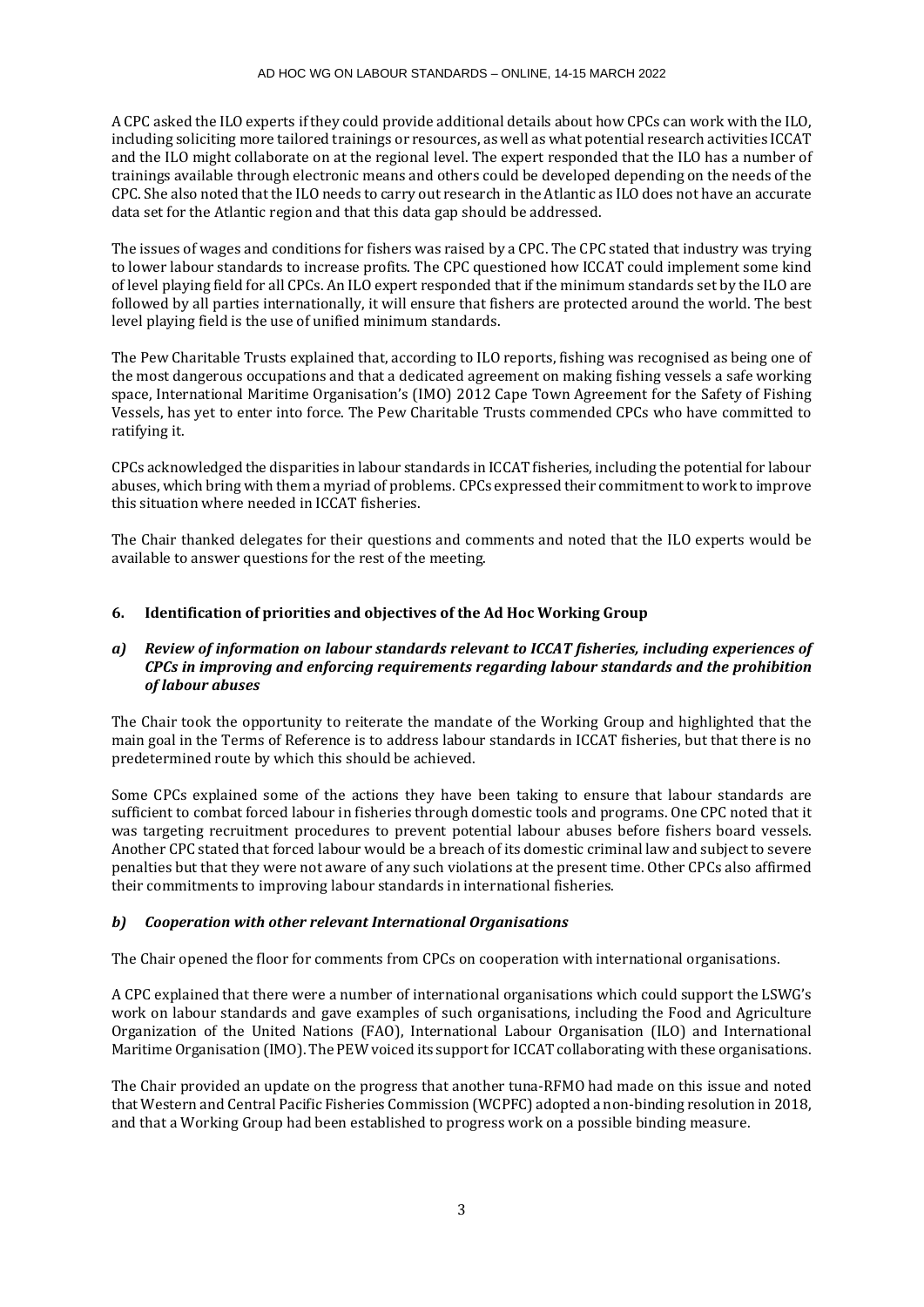# *c) Discussion of actions CPCs can take, individually and collectively, to improve labour standards in ICCAT fisheries*

The Chair highlighted that the purpose of the Working Group is to look at actions that could be taken as a group as well as actions that CPCs could take individually to improve labour standards. Referring back to the recommendations made in the presentation by ILO experts, the Chair suggested moving through the list to solicit comments and reactions from CPCs on each recommendation.

This approach was acceptable to the Working Group and, before beginning, a CPC suggested that an early action that CPCs could take on would be a review of resources on labour standards available to them domestically through civil society groups and other sources. A number of CPCs agreed with this suggestion.

The Chair then reviewed the list of items from the ILO presentation and asked for comments from CPCs, beginning with the actions that could be taken at the regional level.

A CPC stated that the item concerning the monitoring and reporting of transshipment operations should be considered. This would allow vessels to be boarded so that conditions could be assessed. A number of CPCs were of the opinion that any research being carried out in this area would need to be broad and cover a number of different areas.

The Chair stated that the work of fisheries observers and enforcement officials should be kept separate. There was agreement among some CPCs for the comments made by the Chair.

An ILO expert stated that fisheries observers should be able to alert the relevant colleagues if they had concerns. She also expressed concerns about the safety and welfare of fisheries observers themselves, given that there had been cases of disappearances.

Some CPCs did not think that it would be pertinent for an RFMO to attempt to establish minimum labour standards. These CPCs did not feel that such work would fall within the scope of the mandate of an RFMO and stated that mandate of the RFMOs was the management of fisheries.

On the other hand, several CPCs noted that this was a brainstorming session and, as such the Working Group should consider different ways of addressing issues with labour standards and try not to limit itself at this stage of the process.

A CPC explained that information sharing was of great importance and something that the Working Group should explore in future. The CPC also referenced the suggestion made by the ILO Experts on 'Pilots and training with ICCAT members, with ILO tools', stating that education campaigns outside of an inspection regime should be considered.

A comment on the 'Labour rights in Access Agreements' point was made by a CPC, expressing some doubt about this idea's relevance to ICCAT since ICCAT is not a body that prescribes the contents of access agreements. The CPC expressed its view that the inclusion of specific references to transshipment before conducting a broad review of labour issues in ICCAT fishery was not a good idea. Other CPCs reiterated that it was premature to rule out specific points at this stage of the process.

A CPC stated that it would be helpful for the Working Group to discuss work that could be undertaken to advance research on the labour conditions in ICCAT fisheries.

A suggestion was made that the Working Group ask the ILO to provide a paper containing more detailed recommendations on data gaps and research needs that the Working Group could then consider. This suggestion was generally supported by other CPCs.

An ILO expert stated that the ILO standards and indicators could help to begin addressing multiple issues. Convention 188 takes into consideration the specifics of the sector and could guide the work of the Working Group, in terms of considering possible minimum standards. The ILO is progressing work to ensure that various authorities around the world have a coordinated approach for tackling issues like labour standards. It was suggested that the ILO process to revise labour standards and indicators of forced labour include outreach to ICCAT and its CPCs, who will bring important information and expertise to the table. The ILO agreed that this would be valuable.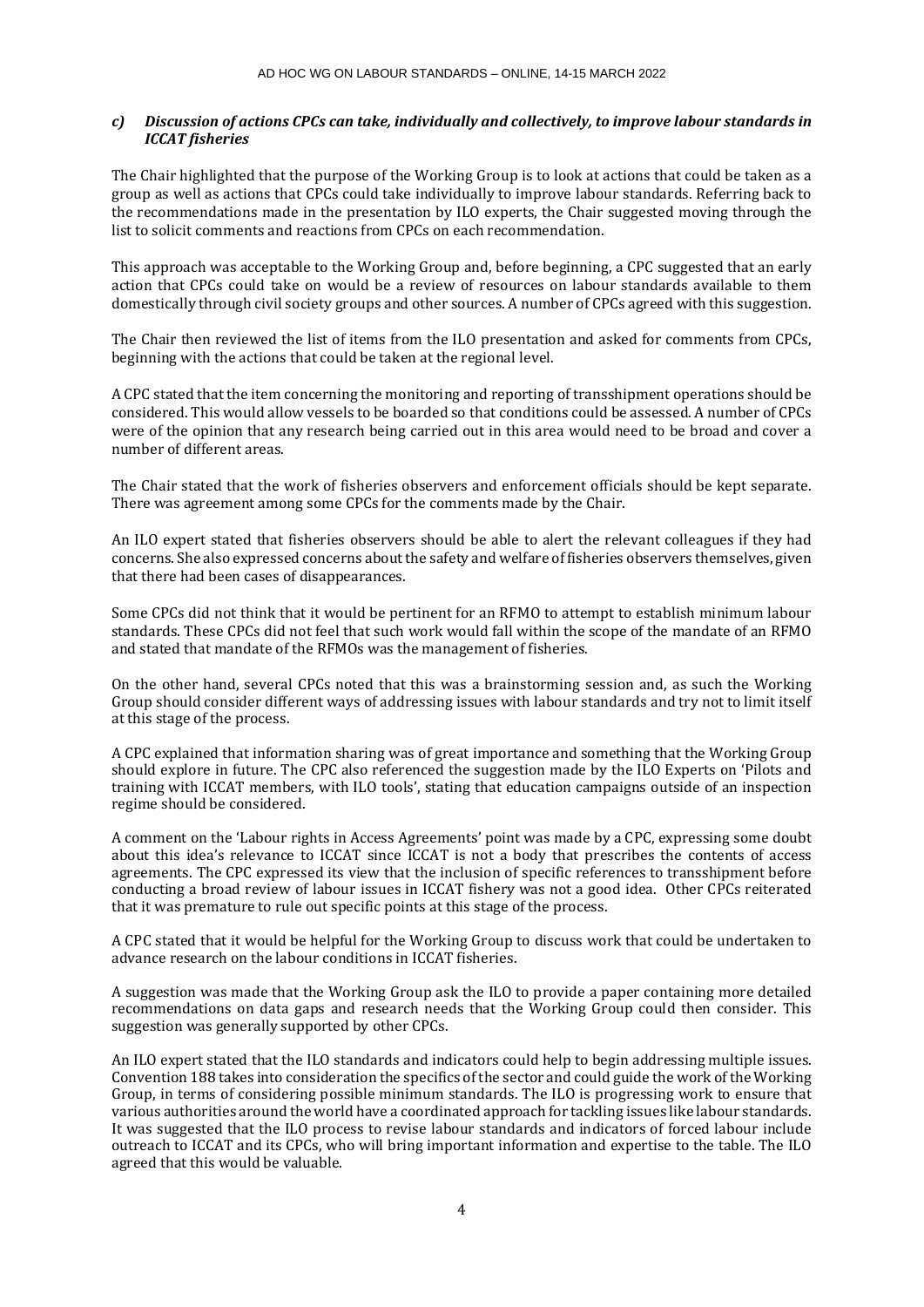# **7. Consideration of a potential workplan of the Group, potential outputs, and assignation of intersessional tasks, as appropriate**

The Chair opened this Agenda item and asked delegates if they had any comments. The United States suggested that the Chair and CPCs be given time to contemplate the important information shared and discussed so far with a view to considering elements of a workplan before the end of the meeting.

The Chair opened the second and final day of the meeting. The draft Workplan, which had been prepared by the Chair, was presented to the Working Group and the floor opened for comments.

# *Information Sharing and CPC Cooperation*

The Working Group members discussed creating an information repository. Several Working Group members made comments related to the wording choices of the first section of the workplan, including one CPC that requested the term 'forced labour' be replaced with a different term such as 'labour abuses'. Working Group members agreed that there should be a standardized format for submitting information referenced in the workplan to ensure that it is understandable. One CPC clarified that legislation would not need to be translated to one of the three ICCAT languages to be submitted and suggested the exercise could be streamlined by CPCs only submitting high-level overview of information as well as the relevant excerpts from full legislative texts. The Working Group agreed that submitting information by CPCs was voluntary.

The Working Group members considered an additional workplan activity on information sharing which would involve submitting information on labour conditions detected in ICCAT fisheries to the ICCAT Secretariat. The Working Group agreed that this information would be shared only via the passwordprotected portion of the ICCAT website and stressed that submitting such information was voluntary but encouraged.

# *Research, training, and capacity building with the International Labour Organization (ILO)*

One CPC suggested that a Memorandum of Understanding (MOU) might normally be put in place before a request for collaboration was made of other organisations. However, an ILO Expert explained that an MOU would not be necessary to proceed with the actions identified in the workplan. It was noted that, were activities between ICCAT and the ILO to expand or change in the future to a level where the Commission determined that an MOU would be warranted, the ILO had an MOU template from which the organisation could work.

# *Review of updated ILO forced labour indicators for fisheries*

The language for this point was amended to clarify the process for CPCs to provide additional input from the ICCAT perspective to the ILO's ongoing work to develop general forced labour indicators to apply to the fisheries sector. In response to a question from one CPC about the process within ILO to develop these indicators, the Working Group further clarified that this element of the workplan did not imply that ICCAT was endorsing or adopting any resulting indicators, which the ILO experts noted were developed as guidance to ILO constituents.

# *Continuation of the ad hoc Working Group*

The Working Group agreed to recommend to the Commission that the Working Group meet again in 2023. The Working Group also agreed to provide an initial report to the 15th Meeting of the Integrated Monitoring Measures (IMM) in June of 2022 to increase the transparency of its work prior to reporting its activities and recommendations to the Commission at the 2022 ICCAT annual meeting.

# *Future Work*

An additional section, 'Future Work', was added to the draft workplan to acknowledge that this workplan represented an initial set of activities, but the workplan may be expanded in the future as the LSWG continues to consider the important issue of labour standards with a view to identifying new needs, activities, and approaches within the Group's mandate to address the issue.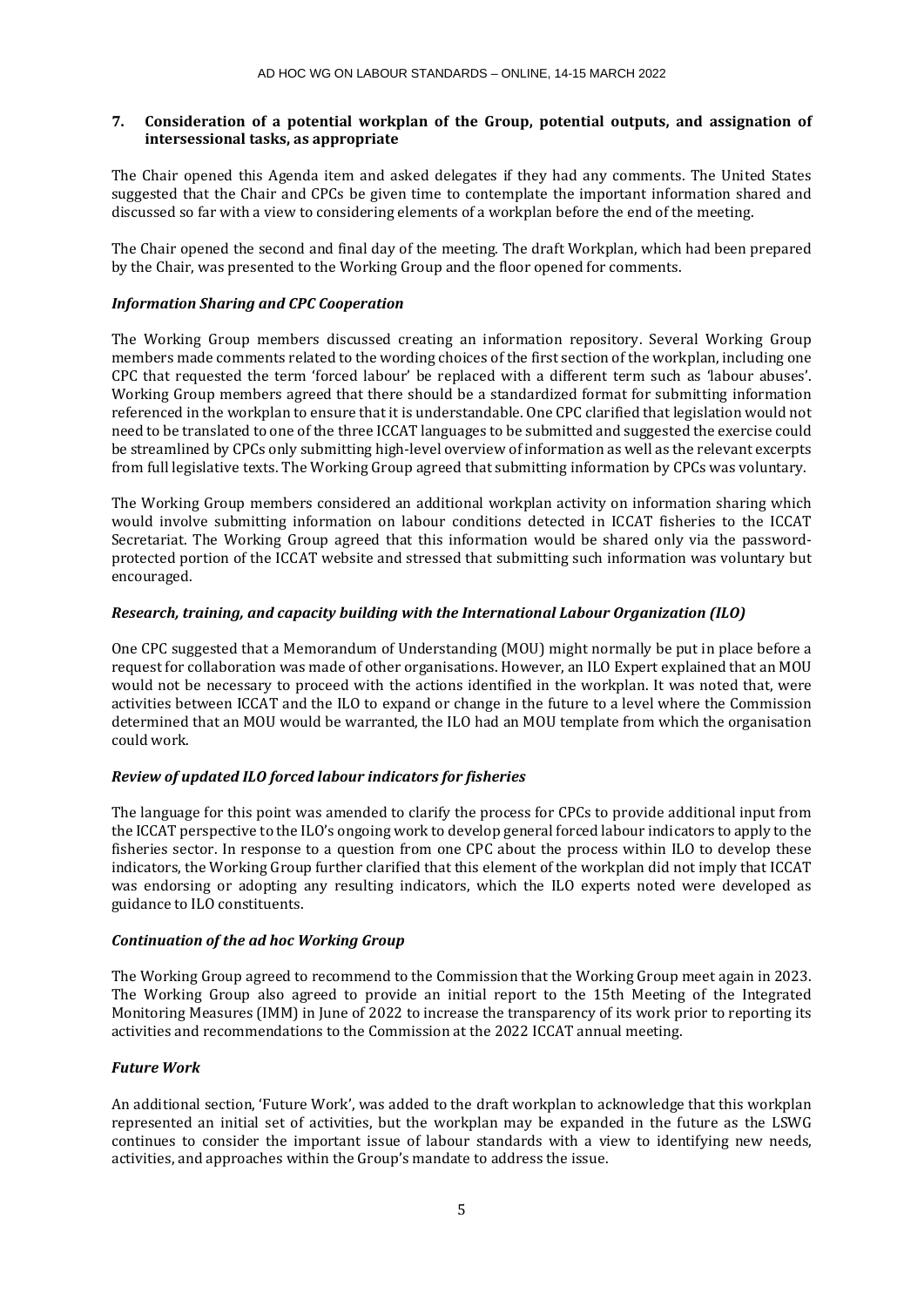At the conclusion of discussions, the Working Group members agreed to the workplan and it was adopted (**Appendix 4**).

# **8. Other matters**

A question was asked by the United Kingdom on how research undertaken by the ILO for ICCAT would be funded. Chair responded that it would be necessary to understand the cost of the work, if any, before a decision could be made on this. The United Kingdom also asked if work being carried out on labour standards in WCPFC could be used as a case study to inform ICCAT work in this area. It was noted that it would be useful for the Working Group to track the progress of discussions by WCPFC and other RFMOs on the labour standards issue in their fisheries.

# **9. Adoption of Report and closure**

CPCs agreed that the report would be adopted by correspondence.

The Chair thanked everyone present for their contributions and closed the meeting.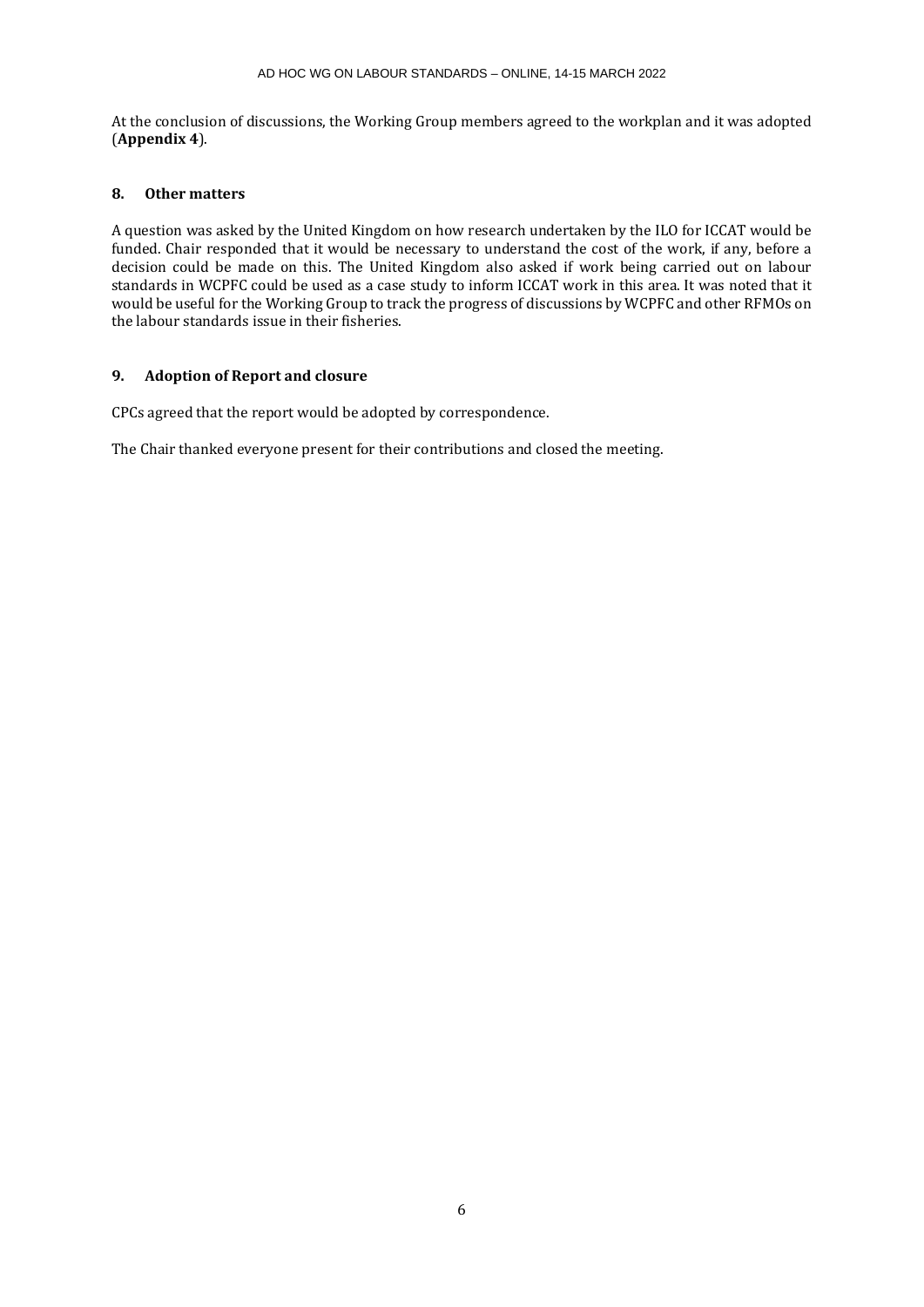# **Appendix 1**

# **Agenda**

- 1. Opening of the Meeting and meeting arrangements
- 2. Election of Chair
- 3. Nomination of Rapporteur
- 4. Adoption of Agenda
- 5. Scope of the issue
	- a) Presentation by invited expert such as ILO representative on scope of the issue
- 6. Identification of priorities and objectives of the *ad hoc* Working Group
	- a) Review of information on labor standards relevant to ICCAT fisheries, including experiences of CPCs in improving and enforcing requirements regarding labour standards and the prohibition of labour abuses
	- b) Cooperation with other relevant International Organisations
	- c) Discussion of actions CPCs can take, individually and collectively, to improve labour standards in ICCAT fisheries
- 7. Consideration of a potential workplan of the Group, potential outputs, and assignation of intersessional tasks, as appropriate
- 8. Other matters
- 9. Adoption of Report and closure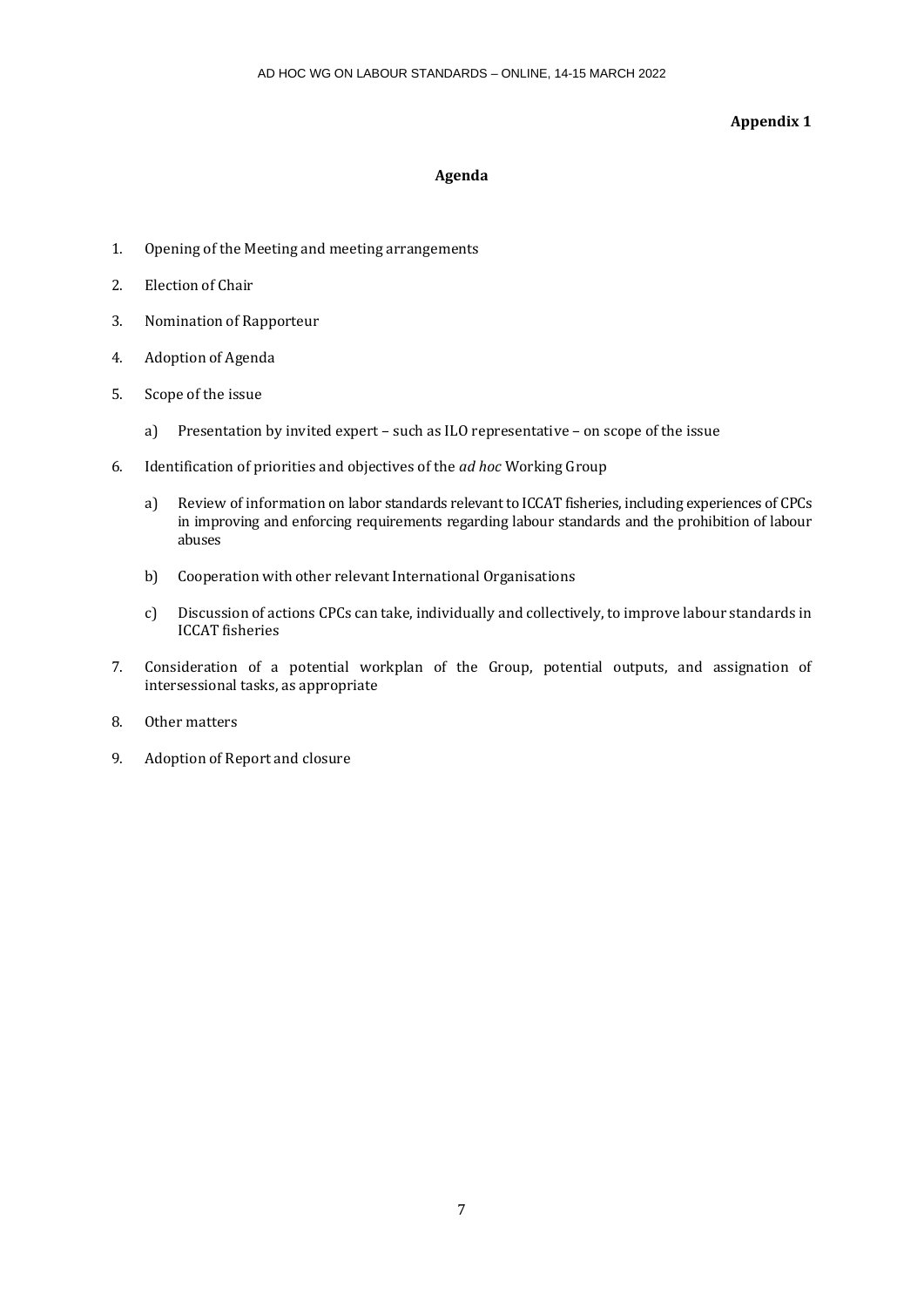# **Appendix 2**

# **Letter from United States to Working Group on Labour Standards**

7 March 2022

Mr. Camille Jean Pierre Manel Executive Secretary International Commission for the Conservation of the Atlantic Tunas C/ Corazon de Maria, 8, 6th Floor 28002 Madrid, Spain

# **Subject: First Meeting of the** *ad hoc* **Working Group on Labor Standards**

Dear Mr. Executive Secretary:

I am writing in response to Circular # 0441/2022 related to the first meeting of the *ad hoc* Working Group on Labor Standards, scheduled for March 14-15, 2022. After preliminary discussions held at the 2021 IMM and ICCAT annual meetings, we look forward to beginning work on this important subject in earnest.

The United States appreciates the work of the Secretariat and the PWG Chair to prepare a tentative agenda for the meeting. After reviewing it, the United States has some suggested edits, which are intended to further focus and organize discussions with a view to ensuring they are as productive as possible. A revised version of document LS-01 containing our proposed edits in track changes is attached. If these edits are acceptable, the United States would encourage CPCs to provide relevant information pursuant to new proposed agenda items 6a before or during the meeting to facilitate working group review of labor standards, including any experiences individual CPCs have had related to improving and enforcing labor standards and the prohibition of labor abuses, as called for in Resolution 2021-23, paragraph 4.

I would also like to take this opportunity to notify CPCs that the United States intends to nominate Ms. Alexa Cole to serve as the Chair of this Working Group. The United States has a keen interest in this issue as indicated by our sponsorship of the proposal that created this working group (Res. 21-23). Ms. Cole brings a wealth of legal and policy expertise to the international arena as well as experience in chairing RFMO meetings. She is well-qualified to guide the work of this new group to ensure constructive discussion and outcomes for the Commission, and I hope you will support her.

I would be grateful if this communication could be translated and circulated to all CPCs at your earliest opportunity.

Sincerely,

Kelly Ce. Kyc

Kelly A. Kryc, Ph.D. Deputy Assistant Secretary for International Fisheries U.S. Commissioner to ICCAT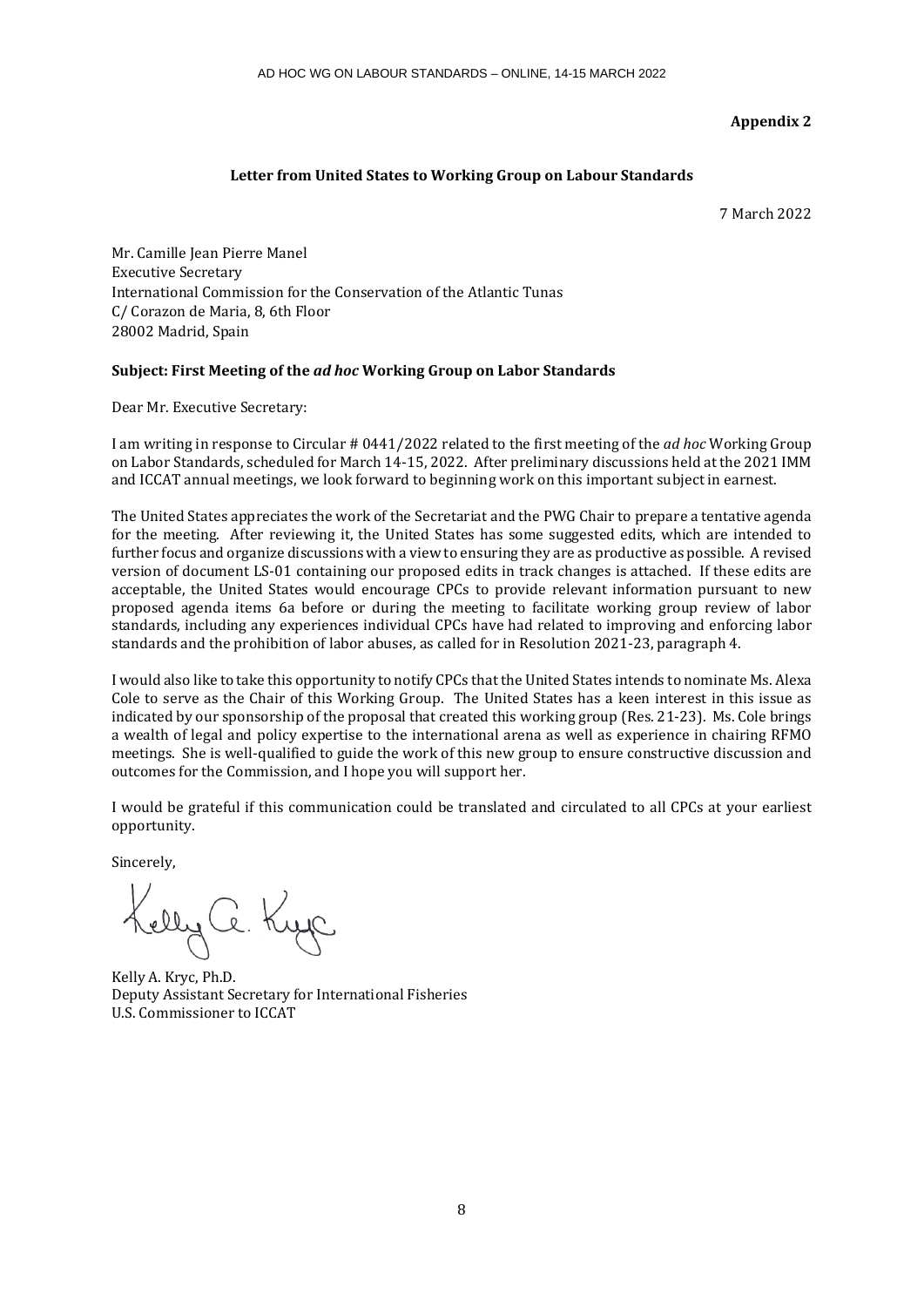# **List of Participants[\\*](#page-8-0)**

# **Appendix 3**

### *CONTRACTING PARTIES*

### **BELIZE**

**Robinson**, Robert

Deputy Director for High Seas Fisheries, Belize High Seas Fisheries Unit, Ministry of Finance, Government of Belize, Keystone Building, Suite 501, 304 Newtown Barracks Tel: +501 223 4918, Fax: +501 223 5087, E-Mail: robert.robinson@bhsfu.gov.bz; deputydirector@bhsfu.gov.bz

# **CANADA**

### **Browne**, Dion

Senior Compliance Officer, Fisheries and Oceans Canada, 81 East White Hills Road, St. John's, NL, A1C5X1 Tel: +1 709 772 4412; +1 709 685 1531, E-Mail: dion.browne@dfo-mpo.gc.ca

### **Smith-Laplante**, Robynn-Bella

Policy Analyst, Fisheries and Oceans Canada, 200 Kent Street, Ottawa, ON K1A0E6 Tel: +1 343 542 8414, E-Mail: Robynn-Bella.Smith-Laplante@dfo-mpo.gc.ca

# **CHINA, (P. R.)**

**Fang**, Lianyong Assistant Director, China Overseas Fisheries Association, Room 1216, Jingchao Massion, Nongzhanguannan Road, Cahoyang District, 100125 Beijing Tel: +86 10 65853488, Fax: +86 10 65850551, E-Mail: fanglianyong@cofa.net.cn

**Li**, Le No. 12 Zhongguancun Nandajie, 100081 Beijing Tel: +86 105 919 2923, E-Mail: bofdwf@126.com

### **Li**, Tinglin

Room 1216, Jingchao Massion, Nongzhanguannan Road, Chaoyang District, 100125 Beijing Tel: +86 1 065 850 683, Fax: +86 1 065 850 551, E-Mail: litinglin@cofa.net.cn; 962146246@QQ.COM

### **Liu**, Xiaobing

Professor, China Overseas Fisheries Association, Shanghai Ocean University, 100081 Beijing

# **EL SALVADOR**

## **Chavarría Valverde**, Bernal Alberto

Asesor en Gestión y Política pesquera Internacional, Centro para el Desarrollo de la Pesca y Acuicultura (CENDEPESCA), Final 1ª Avenida Norte, 13 Calle Oriente y Av. Manuel Gallardo, 1000 Santa Tecla, La Libertad Tel: +506 882 24709, Fax: +506 2232 4651, E-Mail: bchavarria@lsg-cr.com

## **EUROPEAN UNION**

### **Malczewska**, Agata

European Commission DG MARE, J-99 4/073, 1000 Belgium, Belgium Tel: +32 229 6761; +32 485 853 835, E-Mail: agata.malczewska@ec.europa.eu

### **Ansell**, Neil

European Fisheries Control Agency, Avenida García Barbón 4, 36201 Vigo, Spain Tel: +34 986 120 658; +34 698 122 046, E-Mail: neil.ansell@efca.europa.eu

# **Attard**, Nolan

Fisheries Research Unit Department of Fisheries and Aquaculture, 3303 Marsa, Malta Tel: +356 795 69516; +356 229 26894, E-Mail: nolan.attard@gov.mt

### **Carré**, Pierre-Alain

Compagnie française du thon océanique (CFTO), 11 Rue des sardiniers, 29900 Concarneau, Cedex, France Tel: +33 682 234 171, Fax: +33 298 60 52 59, E-Mail: pierrealain.carre@cfto.fr

<span id="page-8-0"></span><sup>\*</sup> Head Delegate.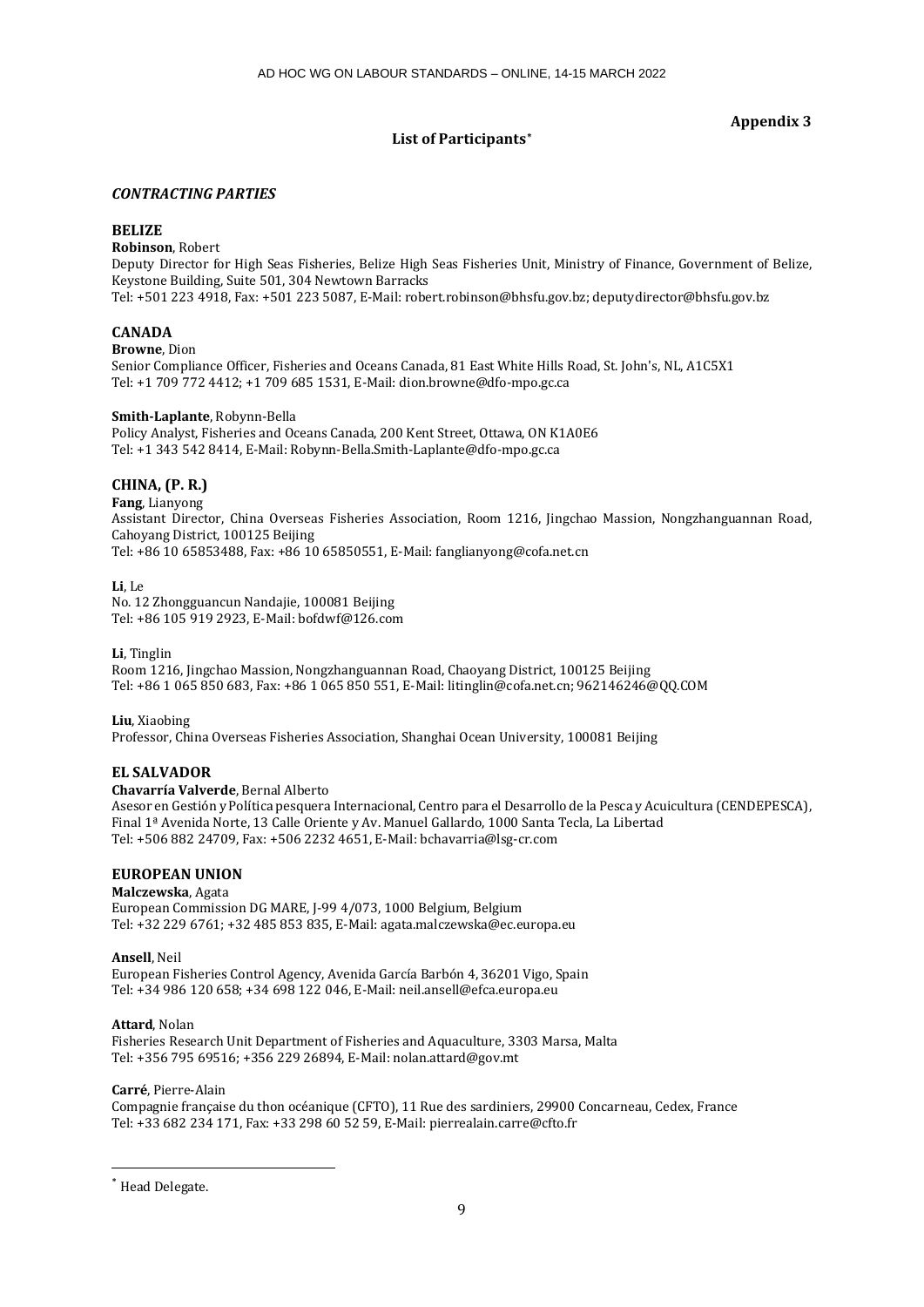### **Haziza**, Juliette

EU-France-European and International Office / Maritime Fisheries and Aquaculture Directorate, Ministère de la Mer, Tour Sequoia, 1 place Carpeaux, 92800 Puteaux, France Tel: +33 140 819 531, E-Mail: juliette.haziza@agriculture.gouv.fr

**López**, Jorge OPAGAC, C/ Ayala 54 2ª A, 28001 Madrid, Spain Tel: +34 914 314 857, E-Mail: jorge.lopez@opagac.org

#### **Morón Ayala**, Julio

Director Gerente, Organización de Productores Asociados de Grandes Atuneros Congeladores - OPAGAC, C/ Ayala, 54 - 2ºA, 28001 Madrid, Spain Tel: +34 91 575 89 59; +34 616 484 596, Fax: +34 91 576 1222, E-Mail: julio.moron@opagac.org

### **GABON**

**Angueko**, Davy Chargé d'Etudes du Directeur Général des Pêches, Direction Générale des Pêche et de l'Aquaculture, BP 9498, Libreville Estuaire Tel: +241 6653 4886, E-Mail: davyangueko83@gmail.com; davyangueko@yahoo.fr

### **GHANA**

**Adu-Antwi**, Alexander Principal Manager, Fisheries Commission, GP 630 Accra Tel: +233 262 566 680, E-Mail: lexozuamfb@gmail.com

**Amoah**, Yaa Tiwaah Principal Manager, Fisheries Commission, P. O. Box 630 Osu - Accra Tel: +233 244 520 124, E-Mail: madamyat@yahoo.com

#### **Ayarik**, James

Director, Fisheries Commission, GP 630 Accra Tel: +233 208 178 922, E-Mail: jayarik@yahoo.com

#### **Kwame Dovlo**, Emmanuel

Ag. Deputy Director, Fisheries Scientific Survey Division, P.O. Box GP 630, Accra Tema Tel: +233 243 368 091, E-Mail: emkwdovlo@yahoo.co.uk

#### **Quayson**, Esi Bordah

Director, Fisheries Commission, GP 630 Accra Tel: +233 203 410 119, E-Mail: bhyaqub@gmail.com

### **HONDURAS**

**Cardona Valle**, Fidelia Nathaly Colonia Lomo Linda Norte, Avenida FAO, edificio SENASA, 11101 Tegucigalpa Francisco Morazán Tel: +504 877 88713, E-Mail: investigacion.dgpa@gmail.com

#### **JAPAN Daito**, Jun

Manager, Japan Tuna Fisheries Co-operative Association, 31-1, Eitai 2-Chome, Koto-ku, Tokyo 135-0034 Tel: +81 356 462 382, Fax: +81 356 462 652, E-Mail: daito@japantuna.or.jp

### **Ito**, Kohei

Assistant Director, International Affairs Division, Resources Management Department, Fisheries Agency of Japan, 1-2- 1 Kasumigaseki, Tokyo Chiyoda-ku 100-8907 Tel: +81 3 3502 8204, Fax: +81 3 3504 2649, E-Mail: kohei\_ito060@maff.go.jp

### **Kenmochi**, Saori

Deputy Director, Agricultural and Marine Products Office, Trade Control Department, Ministry of Economy, Trade and Industry, 1-3-1, Kasumigaseki, Tokyo Chiyoda-ku 100-8901 Tel: +81 3 3501 0532, Fax: +81 3 3501 6006, E-Mail: kenmochi-saori@meti.go.jp; skenmochi0724@gmail.com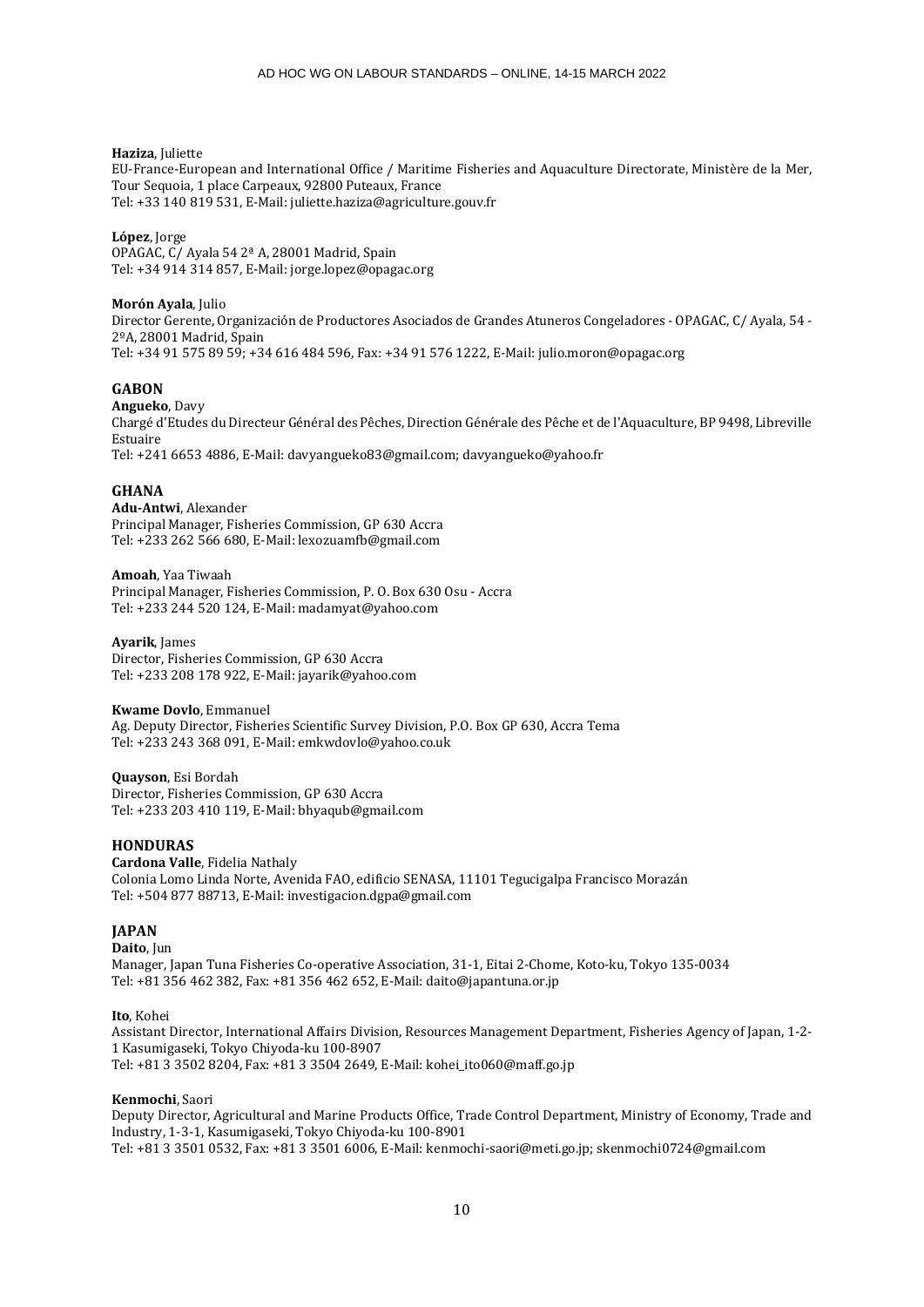#### **Miura**, Nozomu

Assistant Director, International Division, Japan Tuna Fisheries Co-operative Association, 2-31-1 Eitai Koto-ku, Tokyo 135-0034

Tel: +81 3 5646 2382, Fax: +81 3 5646 2652, E-Mail: miura@japantuna.or.jp; gyojyo@japantuna.or.jp

#### **Morita**, Hiroyuki

Assistant Director, Responsible for the JCAP-2 Programme, International Affairs Division, Resources Management Department, Fisheries Agency of Japan, 1-2-1 Kasumigaseki, Chiyoda-Ku, Tokyo 100-8907 Tel: +81 3 3502 8460, Fax: +81 3 3504 2649, E-Mail: hiroyuki\_morita970@maff.go.jp

#### **Nagai**, Daisaku

Manager, Japan Tuna Fisheries Co-Operative Association, 31-1, EITAI 2-CHOME, Koto-ku, Tokyo 135-0034 Tel: +81 356 462 382, Fax: +81 356 462 652, E-Mail: nagai@japantuna.or.jp

#### **Uozumi**, Yuji

Adviser, Japan Tuna Fisheries Co-operation Association, Japan Fisheries Research and Education Agency, Tokyo Koutou ku Eitai 135-0034

#### **Yoshida**, Hiroyuki

Deputy Director, Japan Tuna Fisheries Co-operative Association, 2-31-1 Eitai Koto-Ku, Tokyo Tel: +81 3 5646 2382, Fax: +81 5646 2652, E-Mail: yoshida@japantuna.or.jp

# **KOREA (REP.)**

### **Shim**, Soobin<sup>∗</sup>

Deputy Director, International Cooperation Division, Ministry of Oceans and Fisheries, Government Complex Bldg. 5, Dasom 2-ro, 30110 Sejong

Tel: +82 10 9356 1682; +82 44 200 5333, Fax: +82 44 200 5349, E-Mail: sbin8shim@korea.kr

#### **Baek**, Sangjin

Korea Overseas Fisheries Association, 6th fl. Samho Center Bldg. "A" 83, Nonhyeon-ro, 06775 Seoul Seocho-gu Tel: +82 258 91614, Fax: +82 258 91630, E-Mail: sjbaek@kosfa.org

#### **Chang**, Suyoung

Environmental Justice Foundation, EJF, Unit 417, Exmouth House 3/11 Pine Street, Farringdon, London, EC1R 0JH, United Kingdom

Tel: +82 10 9835 1101, E-Mail: suyoung.chang@ejfoundation.org

#### **Cho**, Jinsuh Advocates for Public Interest Law (APIL), #505, Yulgok-ro 47, Jongno-gu, Seoul, 03060 Tel: +82 2 3478 0529, Fax: +82 2 3478 0527, E-Mail: jinsuh.cho@apil.or.kr

#### **Chung**, Shin Young

Advocates for Public Interest Law (APIL), #505, 47 Yulgok-ro, Jongno-gu, 03060 Seoul Tel: +82 2 3478 0529, Fax: +82 2 3478 0527, E-Mail: sychung@apil.or.kr

#### **Chung**, Woojin

Environmental Justice Foundation, EJF, Unit 417, Exmouth House 3/11 Pine Street, Farringdon, London, EC1R 0JH, United Kingdom Tel: +82 10 9156 1524, E-Mail: woojin.chung@ejfoundation.org

#### **Jeong**, Hongseok

Citizens' Institute for Environmental Studies (CIES), 23, Pirundae-ro, Jongno-gu, 03039 Seoul Tel: +82 2 735 7034, Fax: +82 2 730 3174, E-Mail: hongseok.0115@kfem.or.kr

### **Kim**, Jong Chul

Advocates for Public Interest Law (APIL), #505, Yulgok-ro 47, Jongno-gu, Seoul Tel: +82 2 3478 0529, Fax: +82 2 3478 0527, E-Mail: jckim@apil.or.kr

#### **Kim**, Taeho

Korea Overseas Fisheries Association, 6th Fl. Samho Center Bldg. "A" 83, Nohnyeon-ro, Seocho-gu, 06775 Seoul Tel: +82 2 589 1615, Fax: +82 2 589 1630, E-Mail: taehokim@kosfa.org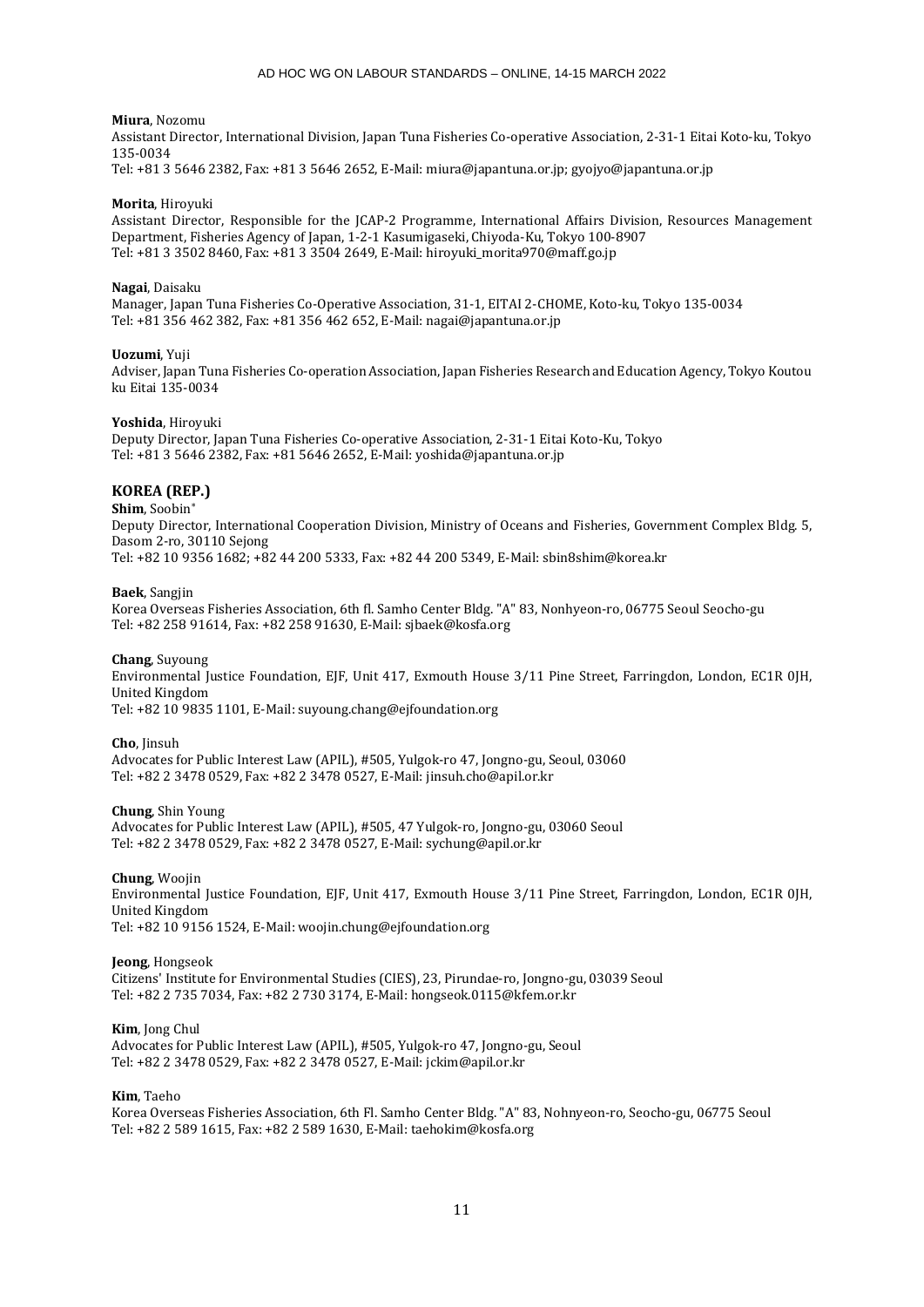#### **Park**, Sunhwa

Citizens' Institute for Environmental Studies (CIES), 23, Pirundae-ro, Jongno-gu, Seoul, 03039 Tel: +82 2 735 7034, Fax: +82 2 730 3174, E-Mail: sona1437@kfem.or.kr

### **Yang**, Jae-geol

Policy Analyst, Korea Overseas Fisheries Cooperation Center, 6th FL, S Building, 253, Hannuri-daero, 30127 Sejong Tel: +82 44 868 7364, Fax: +82 44 868 7840, E-Mail: jg718@kofci.org

### **MEXICO**

**Soler Benitez**, Bertha Alicia Comisión Nacional de Acuacultura y pesca (CONAPESCA), Av. Camarón Sábalo 1210 Fracc. Sábalo Country Club., 82100 Mazatlán, Sinaloa

Tel: +52 669 915 6900 Ext. 58462, E-Mail: berthaa.soler@gmail.com

### **NORWAY**

**Sørdahl**, Elisabeth \*

Ministry of Trade, Industry and Fisheries, Department for Fisheries and Aquaculture, Kongensgate 8, Postboks 8090 Dep., 0032 Oslo

Tel: +47 22 44 65 45, E-Mail: elisabeth.sordahl@nfd.dep.no

### **SENEGAL**

**Faye**, Adama

Directeur adjoint de la Direction de la Protection et de la Surveillance des Pêches, Direction, Protection et Surveillance des Pêches, Cité Fenêtre Mermoz, BP 3656 Dakar Tel: +221 775 656 958, Fax: +221 338 602 465, E-Mail: adafaye2000@yahoo.fr; adafaye@yahoo.fr

### **ST. VINCENT AND GRENADINES**

**Clarke**, Ingrid Susan Ministry of Agriculture, Labour Department, Murray's Road, VC0100 Kingstown Tel: +1 784 4571 789, E-Mail: suebeautifull@gmail.com

### **Connell**, Shamal

Fisheries Officer, Fisheries Division Ministry of Agriculture, Forestry, Fisheries, Industry and Labour, Richmond Hill, VC0120 Kingstown

Tel: +784 456 2738, E-Mail: volcanicsoils@hotmail.com; fishdiv@gov.vc

### **UNITED KINGDOM OF GREAT BRITAIN AND NORTHERN IRELAND**

**Kingsley**, Jake Department for Environment, Food and Rural Affairs, DEFRA E-Mail: Jake.Kingsley@defra.gov.uk

#### **Mlambo**, Gift

Labour Policy Lead, Department for Environment, Food and Rural Affairs, DEFRA, London SW1P 4DF Tel: +44 203 025 8044, E-Mail: Gift.Mlambo2@defra.gov.uk

### **Schaeffter**, Gerlinde

Senior Policy Advisor, Illegal, Unregulated & Unreported Fishing Policy, Department for Environment, Food and Rural Affairs, DEFRA, 1st floor, Seacole Block, 2 Marsham Street, London SW1P 4DF Tel: +44 208 026 1572, E-Mail: gerlinde.schaeffter@defra.gov.uk

#### **Townley**, Luke

International Fisheries Policy Officer, Department for Environment, Food and Rural Affairs (DEFRA), Marine & Fisheries Directorate, Deanery Road, Bristol BS1 5AH Tel: +44 782 782 4514, E-Mail: luke.townley@defra.gov.uk

# **UNITED STATES**

**Kryc**, Kelly \*

U.S. Federal Government Commissioner to ICCAT and Deputy Assistant Secretary for International Fisheries, National Oceanic and Atmospheric Administration (NOAA), 1401 Constitution Ave, Washington, DC 20230 Tel: +1 202 961 8932; +1 202 993 3494, E-Mail: kelly.kryc@noaa.gov

### **Baker**, Colleen

Sea Grant Knauss Fellow, Office of Marine Conservation (OES/OMC) Department of State, Washington DC 20520-7878 Tel: +1 609 206 9830, E-Mail: colleen.a.baker@gmail.com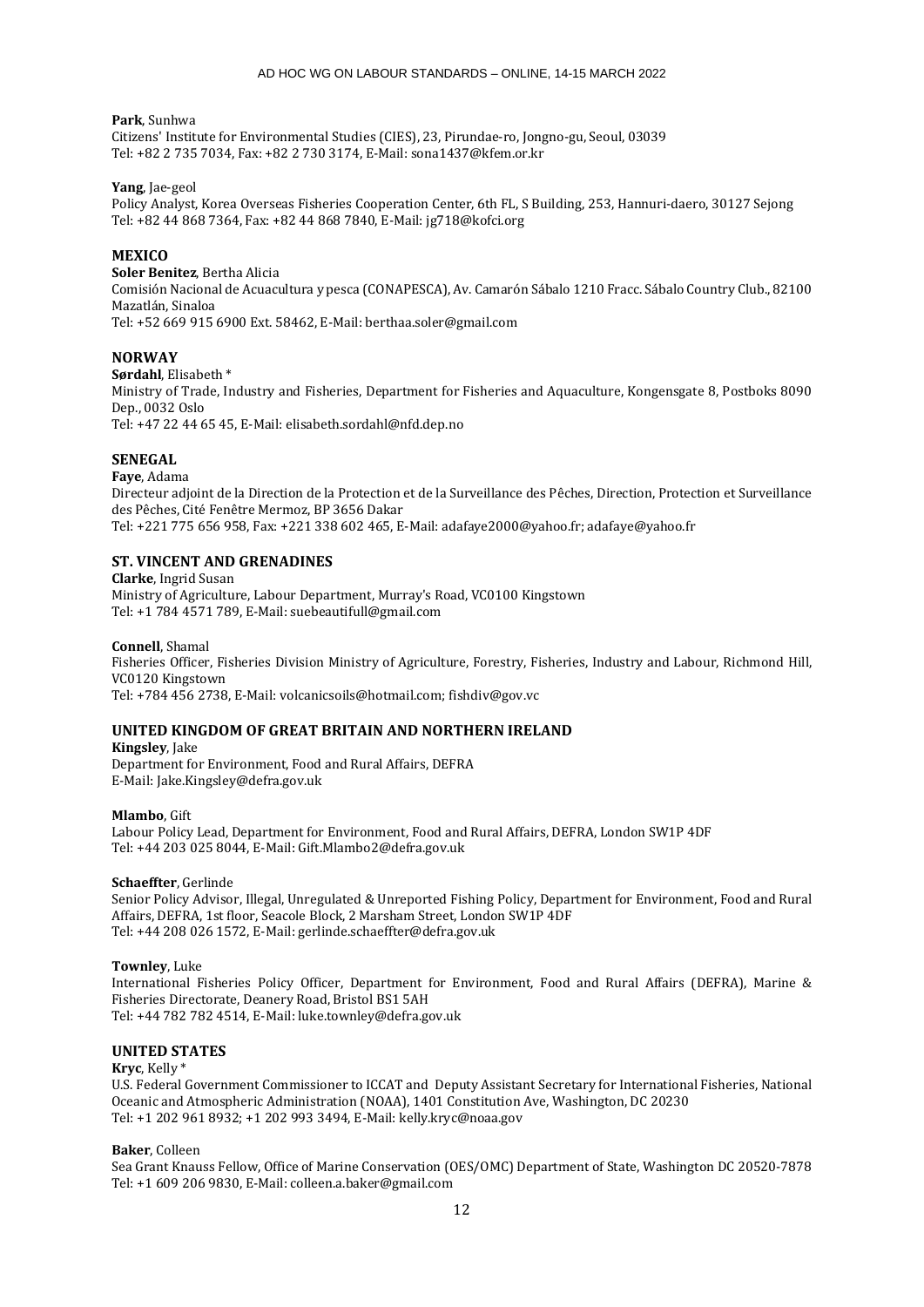#### **Blankenbeker**, Kimberly

Foreign Affairs Specialist, Office of International Affairs, Trade, and Commerce (F/IATC), NOAA, National Marine Fisheries Service, 1315 East-West Highway, Silver Spring Maryland 20910 Tel: +1 301 427 8357, Fax: +1 301 713 1081, E-Mail: kimberly.blankenbeker@noaa.gov

#### **Campbell**, Derek

Attorney-Advisor International Section, Office of General Counsel - International Law, National Oceanic and Atmospheric Administration, U.S. Department of Commerce, 1401 Constitution Avenue, N.W. HCHB Room 48026, Washington, D.C. 20230

Tel: +1 202 482 0031, Fax: +1 202 371 0926, E-Mail: derek.campbell@noaa.gov

**Clarke**, Raymond PO Box 463, Waialua 96791 Tel: +1 808 722 0486, E-Mail: ray.clarke@bumblebee.com

#### **Cole**, Alexa

Director, Office of International Affairs, Trade, and Commerce (F/IATC), NOAA, National Marine Fisheries Service, 1315 East West Highway, Silver Spring, Maryland 20910 Tel: +1 301 427 8286, E-Mail: alexa.cole@noaa.gov

#### **Delaney**, Glenn Roger

Alternate U.S. Commercial Commissioner, 601 Pennsylvania Avenue NW Suite 900 South Building, Washington, D.C. 20004

Tel: +1 202 434 8220, Fax: +1 202 639 8817, E-Mail: grdelaney@aol.com

#### **Engelke-Ros**, Meggan

Deputy Chief, NOAA Office of General Counsel, Enforcement Section, 1315 East-West Highway, SSMC3-15860, Silver Spring, Maryland 20910 Tel: +1 301 427 8284, Fax: +1 301 427 2202, E-Mail: meggan.engelke-ros@noaa.gov

# **Harris**, Madison

Foreign Affairs Specialist, Office of International Affairs, Trade, and Commerce (F/IATC), NOAA, National Marine Fisheries Service, 1315 East-West Highway, Silver Spring, Maryland 20910 Tel: +1 301 427 8350, E-Mail: madison.harris@noaa.gov

### **Mencher**, Elizabethann

Office of International Affairs, Trade, and Commerce (F/IATC) NOAA, National Marine Fisheries Service, 1315 East West Highway, Silver Spring, Maryland 20910 Tel: +1 301 427 8362, E-Mail: elizabethann.mencher@noaa.gov

**Schaefer**, Sonja U.S. Department of Labor, Washington, DC 20210

Tel: +1 202 693 0477, E-Mail: schaefer.sonja.a@dol.gov

#### **Walline**, Megan J.

Attorney-Advisor, NOAA Office of General Counsel, Fisheries & Protected Resources Division, U.S. Department of Commerce, 1315 East-West Highway SSMC-III, Silver Spring Maryland 20910 Tel: +301 713 9695, Fax: +1 301 713 0658, E-Mail: megan.walline@noaa.gov

### **Warner-Kramer**, Deirdre

Acting Deputy Director, Office of Marine Conservation (OES/OMC), U.S. Department of State, Rm 2758, 2201 C Street, NW, Washington, D.C. 20520-7878 Tel: +1 202 647 2883, Fax: +1 202 736 7350, E-Mail: warner-kramerdm@fan.gov

### **URUGUAY**

**Domingo**, Andrés \* Dirección Nacional de Recursos Acuáticos - DINARA, Laboratorio de Recursos Pelágicos, Constituyente 1497, 11200 Montevideo Tel: +5982 400 46 89, Fax: +5982 401 32 16, E-Mail: dimanchester@gmail.com

#### **Forselledo**, Rodrigo

Investigador, Dirección Nacional de Recursos Acuáticos - DINARA, Laboratorio de Recursos Pelágicos, Constituyente 1497, CP 11200 Montevideo

Tel: +598 2400 46 89, Fax: +598 2401 3216, E-Mail: rforselledo@gmail.com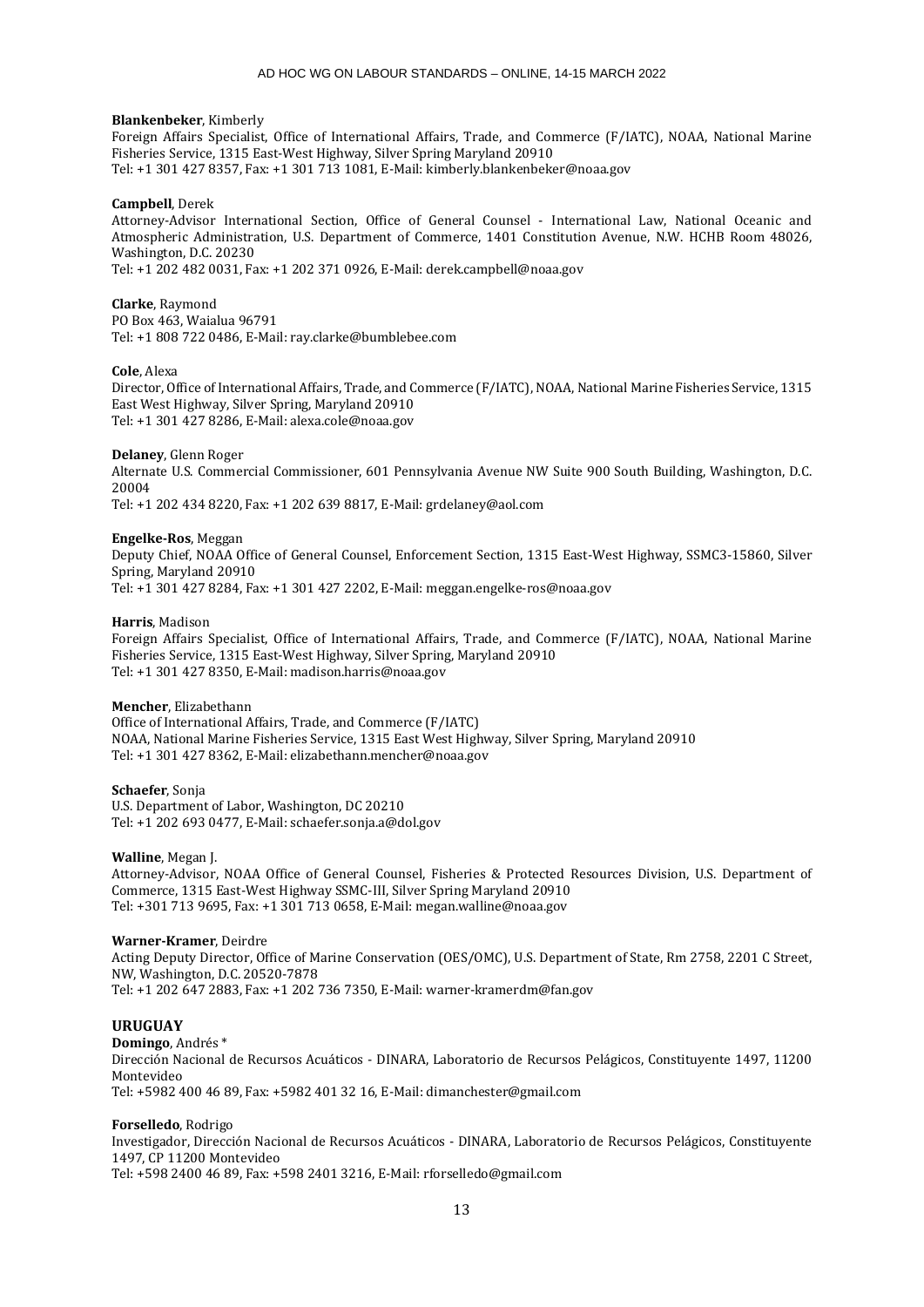#### **Jiménez Cardozo**, Sebastián

Vice-Convenor of ACAP's Seabird Bycatch Working Group, Constituyente 1497, 11200 Montevideo Tel: +598 99 781644, E-Mail: jimenezpsebastian@gmail.com; sjimenez@mgap.gub.uy

### *OBSERVERS FROM COOPERATING NON-CONTRACTING PARTIES, ENTITIES, FISHING ENTITIES*

### **BOLIVIA**

**Alsina Lagos**, Hugo Andrés Director Jurídico, Campomarino Group, Calle Yanacocha No. 441 Efi. Arcoiris, piso 15, oficina 10, La Paz Tel: +1 321 200 0069, Fax: +507 830 1708, E-Mail: hugo@alsina-et-al.org

### **Cortez Franco**, Limbert Ismael

Jefe de la Unidad Boliviana de Pesca Marítima (UBPM), Calle 20 de Octubre 2502, esq. Pedro Salazar, La Paz Tel: +591 6 700 9787, Fax: +591 2 291 4069, E-Mail: limbert.cortez@protonmail.ch; limbert.cortez@mindef.gob.bo; licor779704@gmail.com

# **CHINESE TAIPEI**

### **Chou**, Shih-Chin

Section Chief, Deep Sea Fisheries Division, Fisheries Agency, 8F, No. 100, Sec. 2, Heping W. Rd., Zhongzheng Dist., 10070 Tel: +886 2 2383 5915, Fax: +886 2 2332 7395, E-Mail: chou1967sc@gmail.com; shihcin@ms1.fa.gov.tw

### **Kao**, Shih-Ming

Associate Professor, Graduate Institute of Marine Affairs, National Sun Yat-sen University, 70 Lien-Hai Road, 80424 Kaohsiung City

Tel: +886 7 525 2000 Ext. 5305, Fax: +886 7 525 6205, E-Mail: kaosm@mail.nsysu.edu.tw

### **Lee**, Ching-Chao

Technical Specialist, Deep Sea Fisheries Division, Fisheries Agency, 8F., No.100, Sec. 2, Heping W. Rd., Zhongzheng Dist., 10060

Tel: +886 223 835 911, Fax: +886 223 327 395, E-Mail: chaolee1218@gmail.com; chinchao@ms1.fa.gov.tw

### **Yang**, Shan-Wen

Secretary, Overseas Fisheries Development Council, 3F., No. 14, Wenzhou Street, Da'an Dist., 10648 Tel: +886 2 2368 0889 #151, Fax: +886 2 2368 6418, E-Mail: shenwen@ofdc.org.tw

### *OBSERVERS FROM NON-GOVERNMENTAL ORGANIZATIONS*

### **MARINE STEWARDSHIP COUNCIL - MSC**

**Oloruntuyi**, Oluyemisi MSC, 1 Snow Hill, London EC1A 2DH, United Kingdom Tel: +44 207 246 8900, E-Mail: oluyemisi.oloruntuyi@msc.org

# **ORGANIZATION FOR PROMOTION OF RESPONSIBLE TUNA FISHERIES - OPRT**

**Ota**, Shingo OPRT, 9F Sankaido Bldg. 9-13, Akasaka 1 Chome, Minato-ku, Tokyo 1070052, Japan Tel: +81 335 686 388, E-Mail: ota@oprt.or.jp

### **PEW CHARITABLE TRUSTS - PEW**

**Evangelides**, Nikolas 5 Underwood Street, London N1 7LY, United Kingdom Tel: +44 793 964 2615, E-Mail: nevangelides@pewtrusts.org

### **THE INTERNATIONAL POLE & LINE FOUNDATION - IPNLF**

**Edwards**, Zacari IPNLF, 55 Brunswick Place, Brighton BN3 1NE, United Kingdom Tel: +44 738 302 6457, E-Mail: zacari.edwards@ipnlf.org

# **EXTERNAL EXPERT**

**Akwetey**, Moise International Labour Organisation Ghana, Project Office, ILO, M 49 Accra, Ghana Tel: +233 541 076 084, E-Mail: akwetey@ilo.org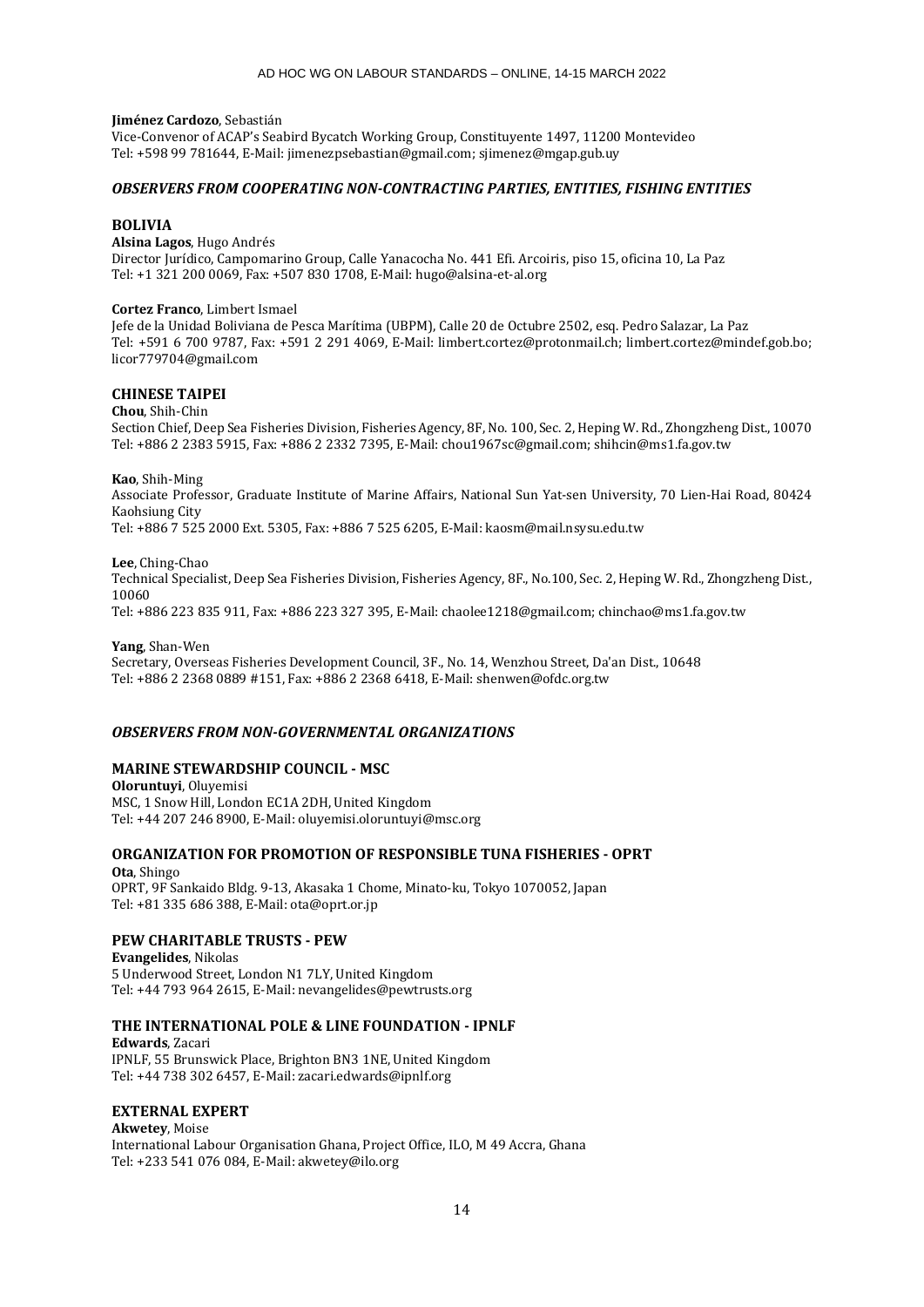**Bader**, Christine Maritime Specialist, ILO / OIT, Sectoral Policies Department (SECTOR), Route des Morillons 4, CH-1211, 1202 Geneva, Switzerland Tel: +41 22 799 7887, E-Mail: bader@ilo.org

**Cacaud**, Philippe ILO, 302 Guengaradec, 29380 Le Trevoux, Finistère, France Tel: +33 616 963 628, E-Mail: pcacaud06@gmail.com

**Nasri**, Alix Global Coordinator, Accelerator Lab 8.7, ILO / OIT, FUNDAMENTALS Branch, Route des Morillons 4, CH-1211, 1247 Geneva, Switzerland Tel: +41 786 496 925, E-Mail: nasri@ilo.org

**Potter**, Alison ILO / OIT, Route des Morillons 4 Genève, 1211, Switzerland Tel: +41 787 822 673, E-Mail: pottera@iloguest.org

**\*\*\*\*\***

**ICCAT Secretariat** C/ Corazón de María 8 – 6th floor, 28002 Madrid – Spain Tel: +34 91 416 56 00; Fax: +34 91 415 26 12; E-mail: info@iccat.int

**Manel**, Camille Jean Pierre **Neves dos Santos**, Miguel **Cheatle**, Jenny **Parrilla Moruno**, Alberto Thais **Campoy**, Rebecca **Donovan**, Karen **García-Orad**, María José **Peyre**, Christine **Pinet**, Dorothée **Peña**, Esther

**ICCAT INTERPRETERS**

**Gelb Cohen**, Beth **Hof**, Michelle Renée **Liberas**, Christine **Linaae**, Cristina **Pinzon**, Aurélie **Sánchez del Villar**, Lucía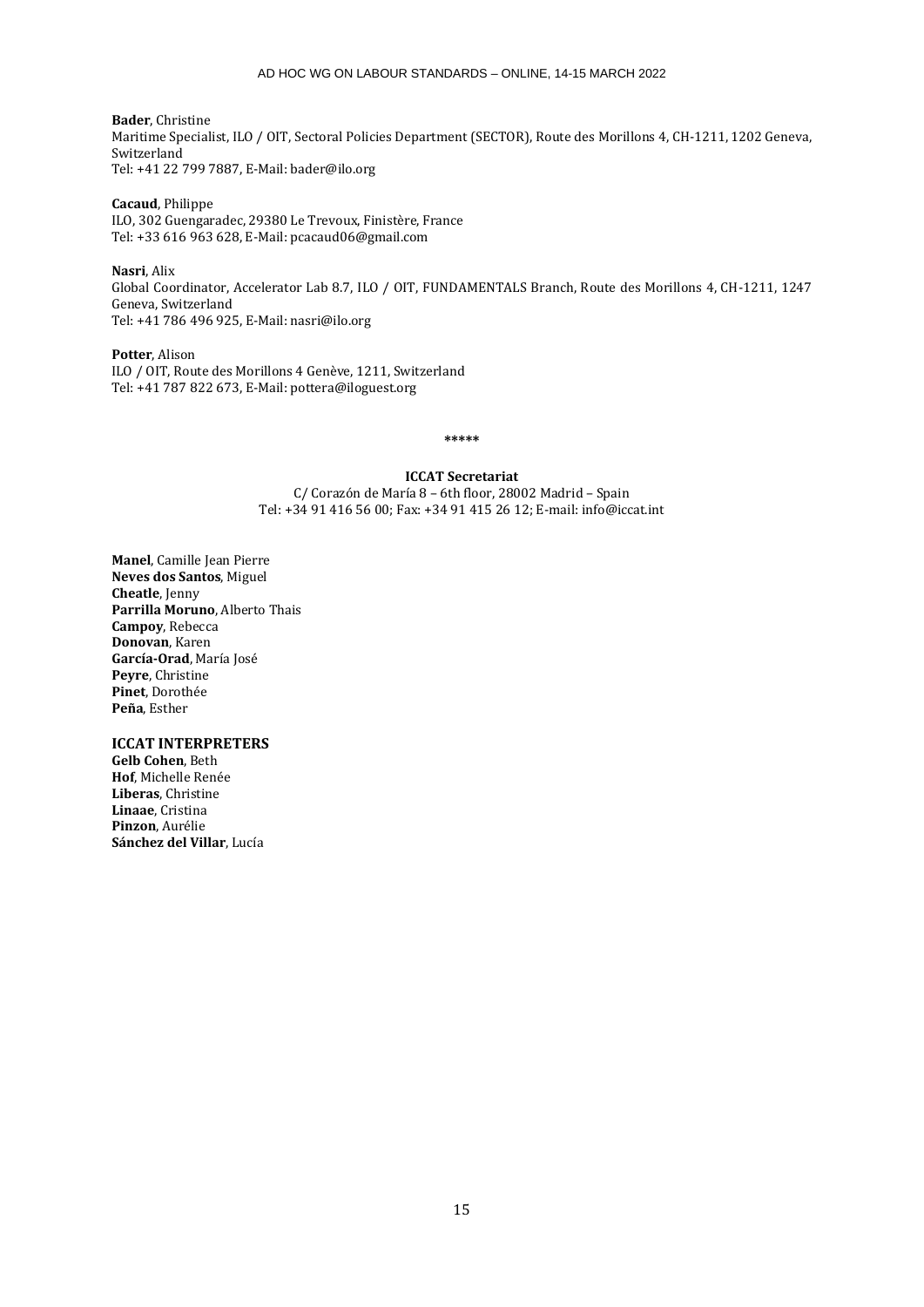# **Appendix 4**

# **Notional initial workplan of the ICCAT** *ad hoc* **Working Group on Labor Standards**

*(Presented by the Working Group Chair)*

After initial discussions amongst Working Group members during the *First Meeting of the Ad Hoc Working Group on Labour Standards* on 14 March 2022, the following initial priority workplan actions were identified:

# **Information Sharing and CPC Cooperation**

- − Creation of an information repository
	- The ICCAT Secretariat, in consultation with the Working Group Chair, will establish on the ICCAT website a repository of voluntary information related, in particular, to labor abuses and safety issues affecting fisheries management. The repository should include:
		- o Relevant international instruments;
		- o Publicly available guides and training materials developed for use by the inspection personnel, observers, stakeholders, or others;
		- o Report on relevant elements in domestic legislation, including references to such legislation, and information on domestic implementation (e.g. relevant agencies responsible for implementing; how legislation is enforced – criminal/civil – etc.), submitted by CPCs in an agreed format.
	- To facilitate information sharing and cooperation, CPCs should, as soon as possible, on a voluntary basis, provide to the ICCAT Secretariat for inclusion on the password protected portion of the ICCAT website, relevant information on issues/problems associated with labor conditions, in ICCAT fisheries including those detected through their monitoring, control, and surveillance programs, as appropriate and consistent with applicable confidentiality requirements.
- − CPCs should make special efforts to begin populating the repository and providing their information in advance of the 15th Meeting of the Integrated Monitoring Measures (IMM) Working Group meeting scheduled for June 2022.

# **Research, training, and capacity building with the International Labour Organization (ILO)**

- To inform potential future collaboration with the ILO, the Working Group requests that the Secretariat send a request to the ILO to develop a short paper outlining specific concepts for collaborative research and training in ICCAT fisheries.
- The Working Group will review the ILO's assessment of concepts for collaborative research and training and consider what possible actions CPCs could take individually and collectively, including in cooperation with other international organizations as appropriate, to fill identified gaps and improve labor conditions in ICCAT fisheries.
- The Secretariat will work with ILO to develop, if helpful, a future Memorandum of Understanding between ICCAT and ILO.

# **Review of updated ILO forced labor indicators for fisheries**

The Working Group will cooperate with the ILO to review and provide feedback on the fisheries sector from CPCs to inform the tailoring of the general forced labour indicators developed by ILO to provide guidance to ILO constituents.